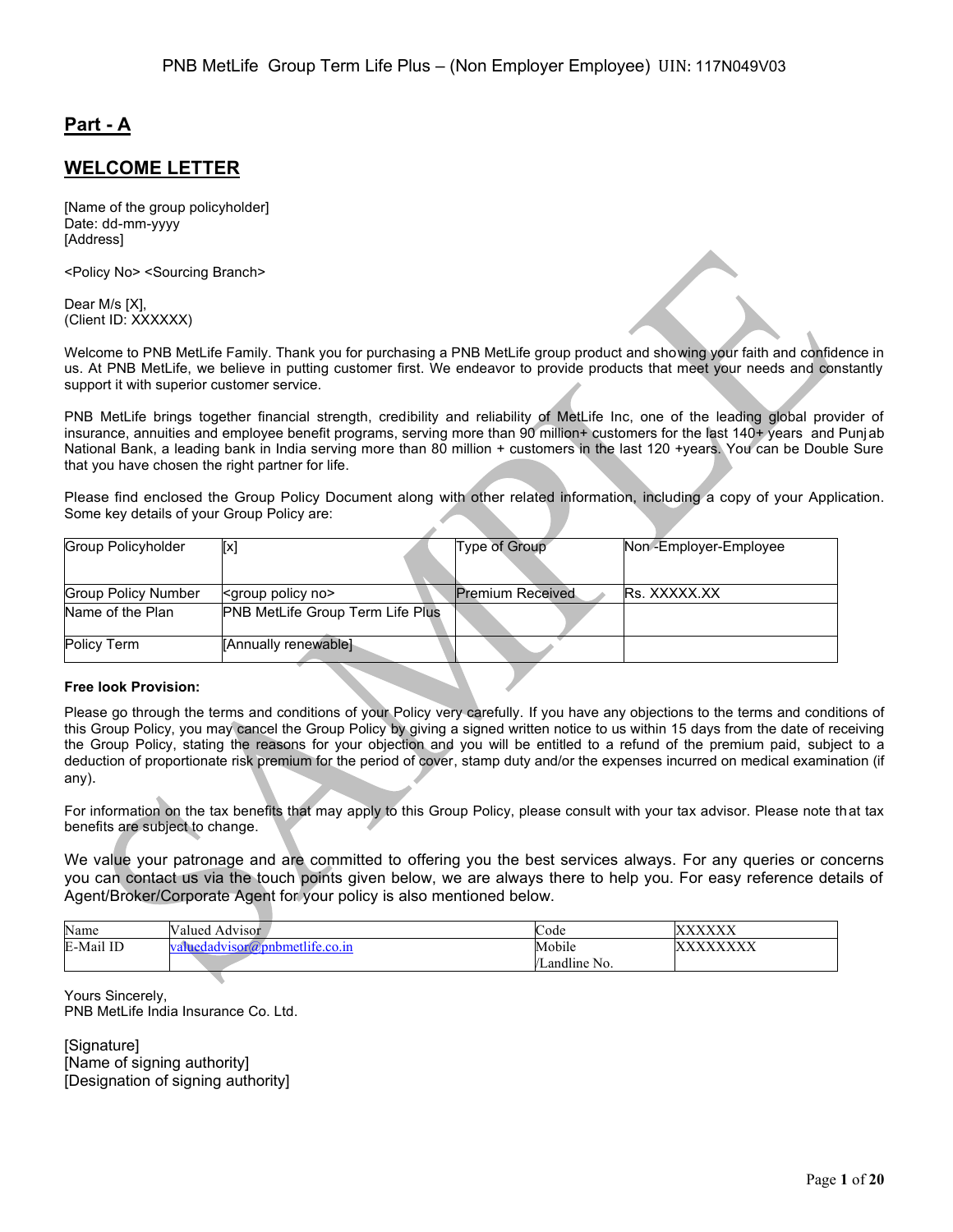| In case of any queries / concerns, You can reach Us at:                                        |                                                         |                                                                                                                                                                   |                                                                                           |
|------------------------------------------------------------------------------------------------|---------------------------------------------------------|-------------------------------------------------------------------------------------------------------------------------------------------------------------------|-------------------------------------------------------------------------------------------|
| Call us at 1800-425-6969 (Toll<br>Free) Or 022-4179 0300 (8 am -<br>8 pm) / Fax: 022-4023 1225 | <b>Email Us at</b><br>indiaservice@pnbmetlife.co<br>un. | www.pnbmetlife.com  <br>Visit<br>policv I<br>to<br>vour<br>manage<br>Register online l<br>online.<br>using your Customer ID $\&$ www.pnbmetlife.com<br>Policy No. | Visit your nearest PNB MetLife<br><b>Office</b> . Our address details are<br>available on |

## **Group Policy Preamble**

## **[PNB MetLife Group Term Life Plus]**

This is a contract of group insurance between You and PNB MetLife India Insurance Company Limited. This contract of group insurance has been effected on receipt of the premium deposit and is based on the details in the Application received together with the other information, documentation and declarations received from You for effecting a life insurance contract on the lives of the persons named in the **Group Policy Schedule** below.

We agree to pay the benefits under this **Group Policy** on the occurrence of the insured event described in **Part C** of this **Group Policy**, subject to the terms and conditions of the **Group Policy**.

**On examination of the Group Policy, if You notice any mistake or error, please return the Policy document to Us in order that We may rectify the mistake/error**.

Signed by and on behalf of PNB MetLife India Insurance Company Limited

Authorized Signatory

#### **Signed by and on behalf of**

#### **PNB MetLife India Insurance Company Limited**

[Signature] [Name of signing authority] [Designation of signing authority]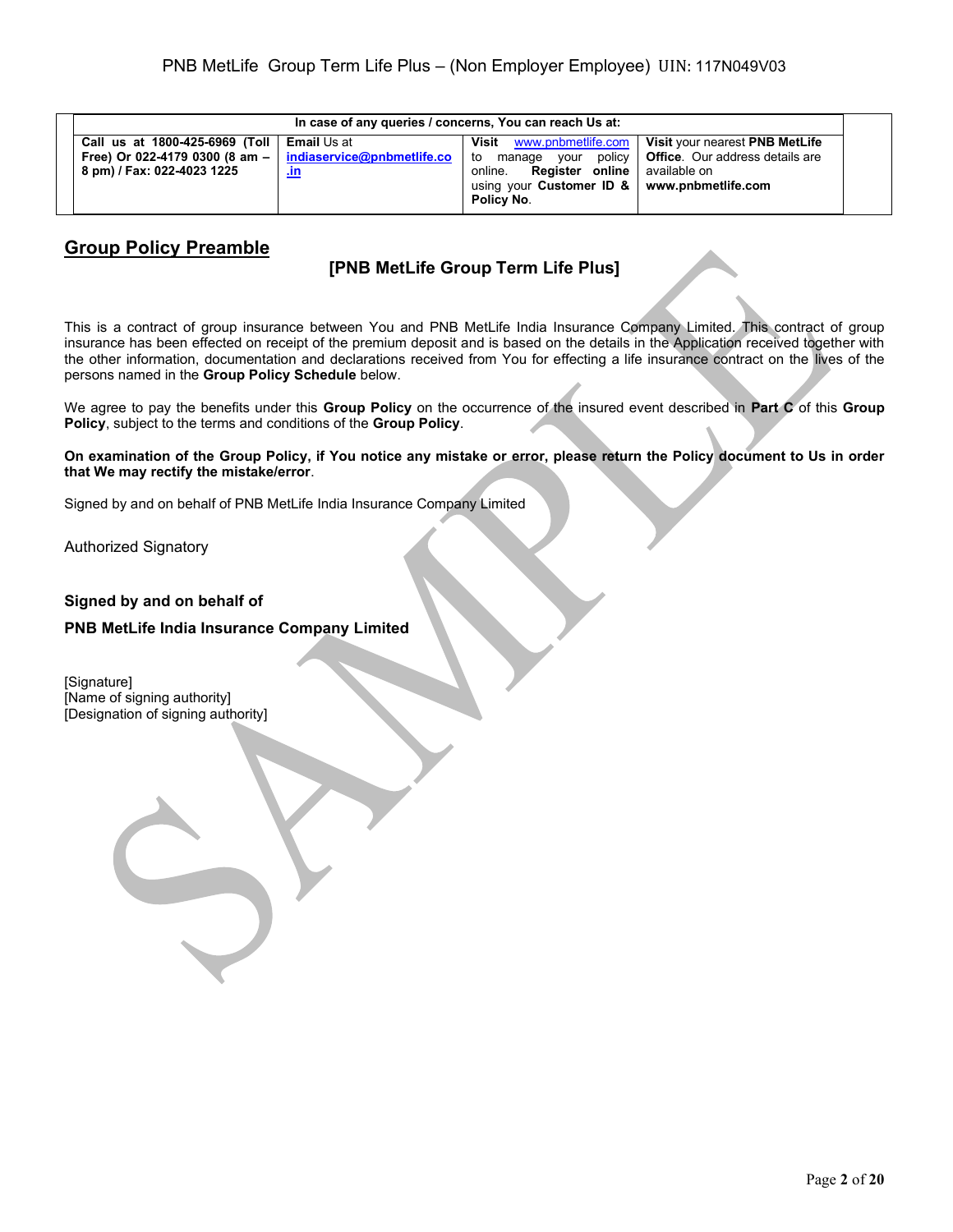# **Policy Schedule**

| Name of the Plan                                                                                  | [PNB MetLife Group Term Life Plus]       |                                                      |                                                                                                                               |  |
|---------------------------------------------------------------------------------------------------|------------------------------------------|------------------------------------------------------|-------------------------------------------------------------------------------------------------------------------------------|--|
| <b>Nature of the Plan</b>                                                                         |                                          | [Non-linked, non-participating group insurance plan] |                                                                                                                               |  |
| <b>UIN</b>                                                                                        | [117N049V03]                             |                                                      |                                                                                                                               |  |
|                                                                                                   |                                          |                                                      |                                                                                                                               |  |
| <b>Application</b><br>number                                                                      |                                          | <b>Group Policy</b><br>number                        | <b>Issuing</b><br>Date of<br>office<br>issue                                                                                  |  |
| 1.                                                                                                | <b>Details of the Group Policyholder</b> |                                                      |                                                                                                                               |  |
| Name of the Group<br>Policyholder                                                                 |                                          |                                                      |                                                                                                                               |  |
| 2.<br><b>Group Policy Details</b>                                                                 |                                          |                                                      |                                                                                                                               |  |
| Date of Inception of the Group Policy                                                             |                                          |                                                      |                                                                                                                               |  |
|                                                                                                   | Annual Renewal Date                      |                                                      |                                                                                                                               |  |
| <b>Group Policy Term</b>                                                                          |                                          |                                                      | One year from the Date of Inception of the Group Policy                                                                       |  |
| Riders Applicable                                                                                 |                                          |                                                      |                                                                                                                               |  |
| Number of lives (at Date of Inception of Group<br>Policy)                                         |                                          |                                                      |                                                                                                                               |  |
| <b>Initial Premiums</b>                                                                           |                                          |                                                      | Rs.                                                                                                                           |  |
| Received<br>Service Tax/cess*                                                                     |                                          |                                                      | Rs.                                                                                                                           |  |
| <b>Total initial Premium received</b>                                                             |                                          |                                                      | Rs.                                                                                                                           |  |
| Initial Coverage Amount per Member                                                                |                                          |                                                      | <sum assured="" coverage="" flat="" for=""><br/><sum assured="" category="" coverage="" each="" for="" graded=""></sum></sum> |  |
| Initial Total Coverage Amount                                                                     |                                          |                                                      | Rs.                                                                                                                           |  |
| <b>Premium Due Dates</b>                                                                          |                                          |                                                      |                                                                                                                               |  |
| Definition of Insured Member                                                                      |                                          |                                                      |                                                                                                                               |  |
| <b>Risk Ceasing Age</b>                                                                           |                                          |                                                      |                                                                                                                               |  |
| <b>Eligibility Criteria</b>                                                                       |                                          |                                                      |                                                                                                                               |  |
| <b>Special Provisions</b><br>Waiting Period <applicable> / <not applicable=""></not></applicable> |                                          |                                                      |                                                                                                                               |  |

### **3. Coverage Structure**

| <b>Grade Description</b> | <b>Base Plan</b> |
|--------------------------|------------------|
| Member Cover             |                  |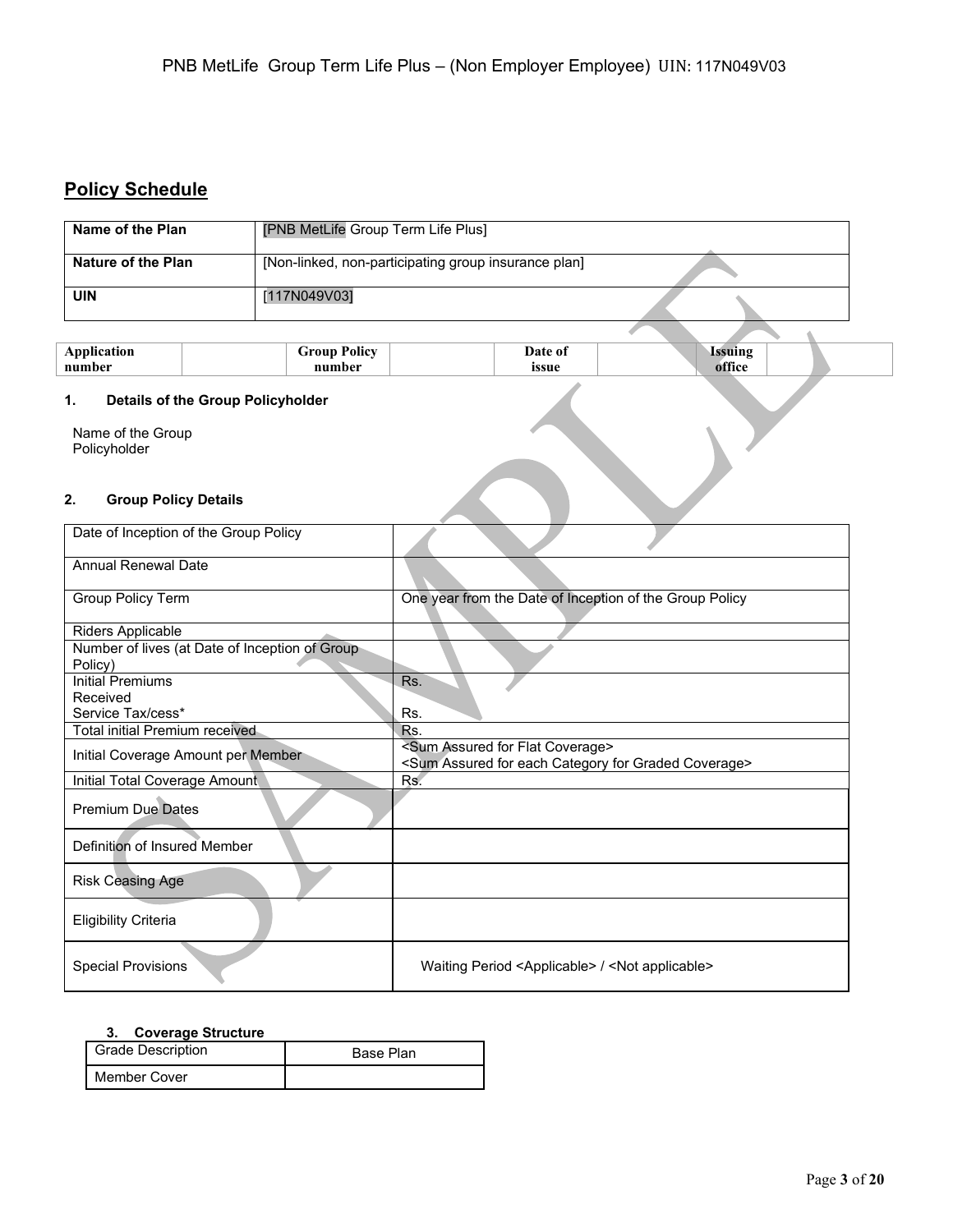#### 4. **Contribution: Premiums to be borne by** [PH / IM]

| Contribution | Borne | Grade<br>Name | Base Plan |
|--------------|-------|---------------|-----------|
|              |       |               |           |
|              |       |               |           |

PH: Group Policyholder, IM: Insured Member

#### **5. Details of Agent/Corporate Agent/Intermediary**

| Name                                |  |
|-------------------------------------|--|
| Appointment No. / License<br>number |  |
| Phone number                        |  |
| Address                             |  |
| Email address                       |  |

#### **6. Premium Details**

| <b>Premium payment type</b>         | [Regular Premium] |  |
|-------------------------------------|-------------------|--|
| Premium amount<br>Service tax/cess* | Rs.               |  |
| Total premium amount                | Rs.               |  |

Premium amount paid by the **Group Policyholder** is inclusive of service tax and cess at prevailing rates. Premium amount is subject to change in case of any variance in the present rate of service tax or in the event of any new or additional tax/levy being made applicable/ imposed on the premium(s) competent authority. In case of any such variance in the present rate of service tax or cess or any new or additional tax/levy being imposed, the same shall be borne by the **Group Policyholder**.

**PART- B**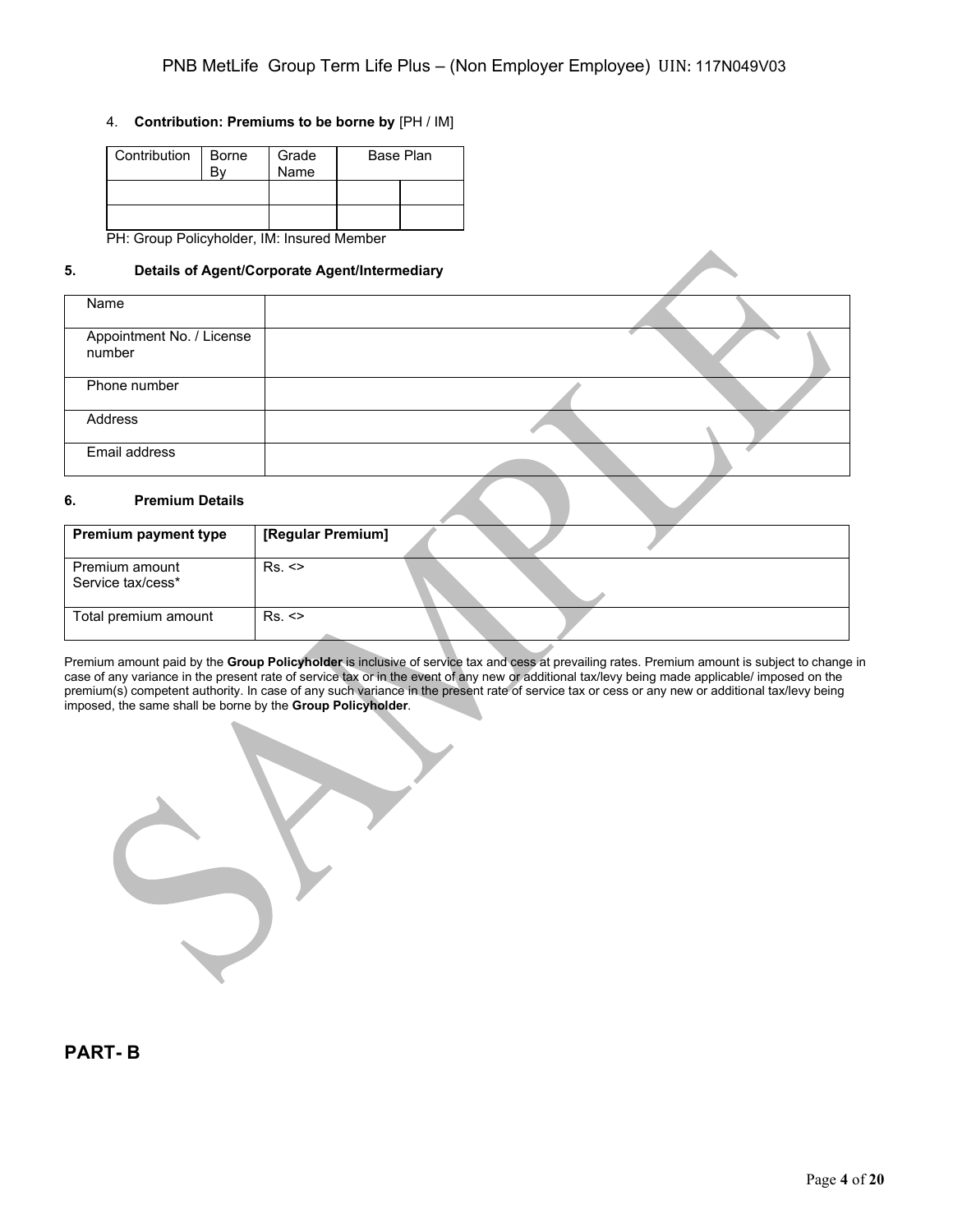The words or terms below that appear in this **Group Policy** in initial capitals and **bold** type will have the specific meaning given to them below. These defined words or terms will, where appropriate to the context, be read so that the singular includes the plural, and the masculine includes the feminine.

- **1. Accident** means a sudden, unforeseen and involuntary event caused by external, visible and violent means
- **2. Age** means the age of the **Insured Member** as of last birthday.
- **3. Appointee** shall mean a person who is appointed by the **Insured Member** to receive the **Sum Assured** for and on behalf of the **Nominee**, if the **Nominee** is a minor on the date of the payment of the **Sum Assured** on the happening of the insured event.**.**
- **4. Authority** means the Insurance Regulatory and Development Authority of India
- **5. Annual Renewal Date** means the date on which the **Group Policy** is due for renewal as stated in the **Group Policy Schedule**
- **6. Certificate of Insurance (COI)** means the certificate issued by **Us** to the **Insured Member**.
- **7. Date of Inception of the Group Policy** means the date on which this **Group Policy** is issued after **We** have accepted the risk under the **Application.** The **Date of Inception of the Group Policy** is shown in the **Schedule**.
- **8. Effective Date of Coverage** is same as the **Date of Inception of the Group Policy**
- **9. Eligible Member** means a person who meets and continues to meet all the eligibility criteria specified in the **Group Policy Schedule**.
- **10. Non Medical Insurance Limit** means the maximum amount of insurance coverage agreed to be provided to the **Insured Member** who submits a satisfactory Declaration of Good Health with **Us**.
- **11. Outstanding Loan Balance Amount** means the amount of the total outstanding loan amount which is payable by the **Insured Member** to **You** on the date of the **Insured Member's** death.
- **12. Group Policy** means this contract of insurance, as evidenced by the **Group Policy Document**.
- **13. Group Policy Schedule** means the policy schedule set out above that **We** have issued, along with any annexures, tables and/or endorsements, attached to it from time to time.
- **14. Insured Member** means an **Eligible Member** who is named as a person insured in the **Group Policy Schedule**.
- **15. Policy Document** means this **Group Policy**, any endorsements in this document issued by **Us**, the **Group Policy Schedule**, the **Application** and the **Annexure**.
- **16. Nominee** means the person(s) named in the **Group Policy Schedule** to receive the benefits under the **Group Policy** in respect of the **Insured Member**.
- **17. Premium** means the payment of one of the regular periodic payments that **You** pay or agree to pay to **Us** for effecting or continuing the coverage under this **Group Policy** as stated in the **Group Policy Schedule**.
- **18. Premium Due Date** means the date on which the **Premium** becomes payable as stated in the **Group Policy Schedule**.
- **19. Rider** means the rider terms and conditions that are attached to and form a part of the **Group Policy**. The **Group Policy Schedule** will specify if any **Riders** are available and in force under the **Group Policy**.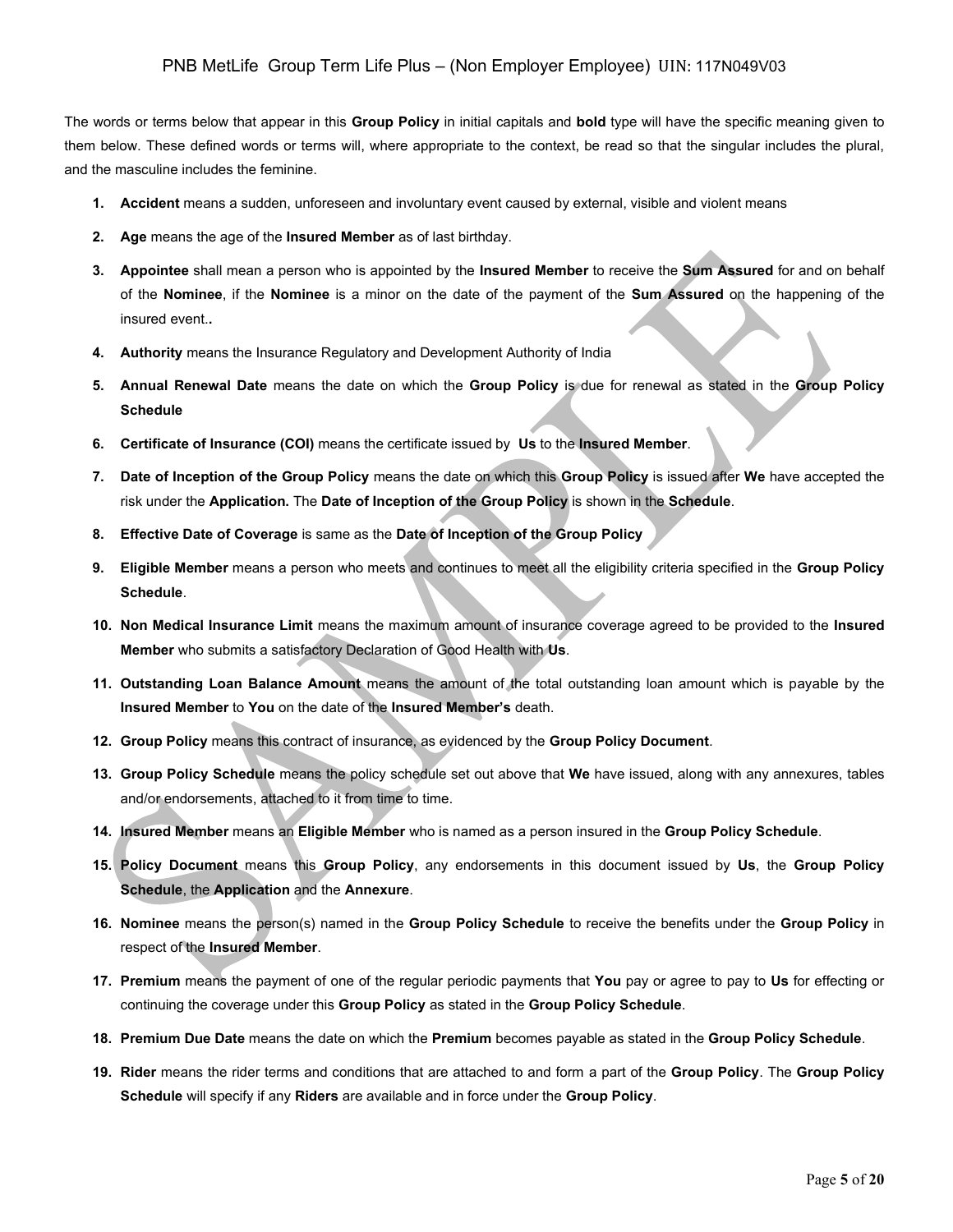- **20. Sum Assured** means the amount that **We** promise to pay upon the death of an **Insured Member** covered under this **Group Policy**.
- **21. Waiting Period** shall mean a period of 90 days from the date on which the **Insured Member** was added to the **Group Policy.** In case of the death of the **Insured Member** during the **Waiting Period,** the **Sum Assured** shall not be payable except in the case of the death happening on account of an **Accident. Waiting Period** shall be applicable only to groups where membership is voluntary in nature**.**
- **22. We**, **Us** or **Our** means PNB MetLife India Insurance Company Limited.
- **23. You** or **Your** means the **Group Policyholder** named in the **Group Policy Schedule**.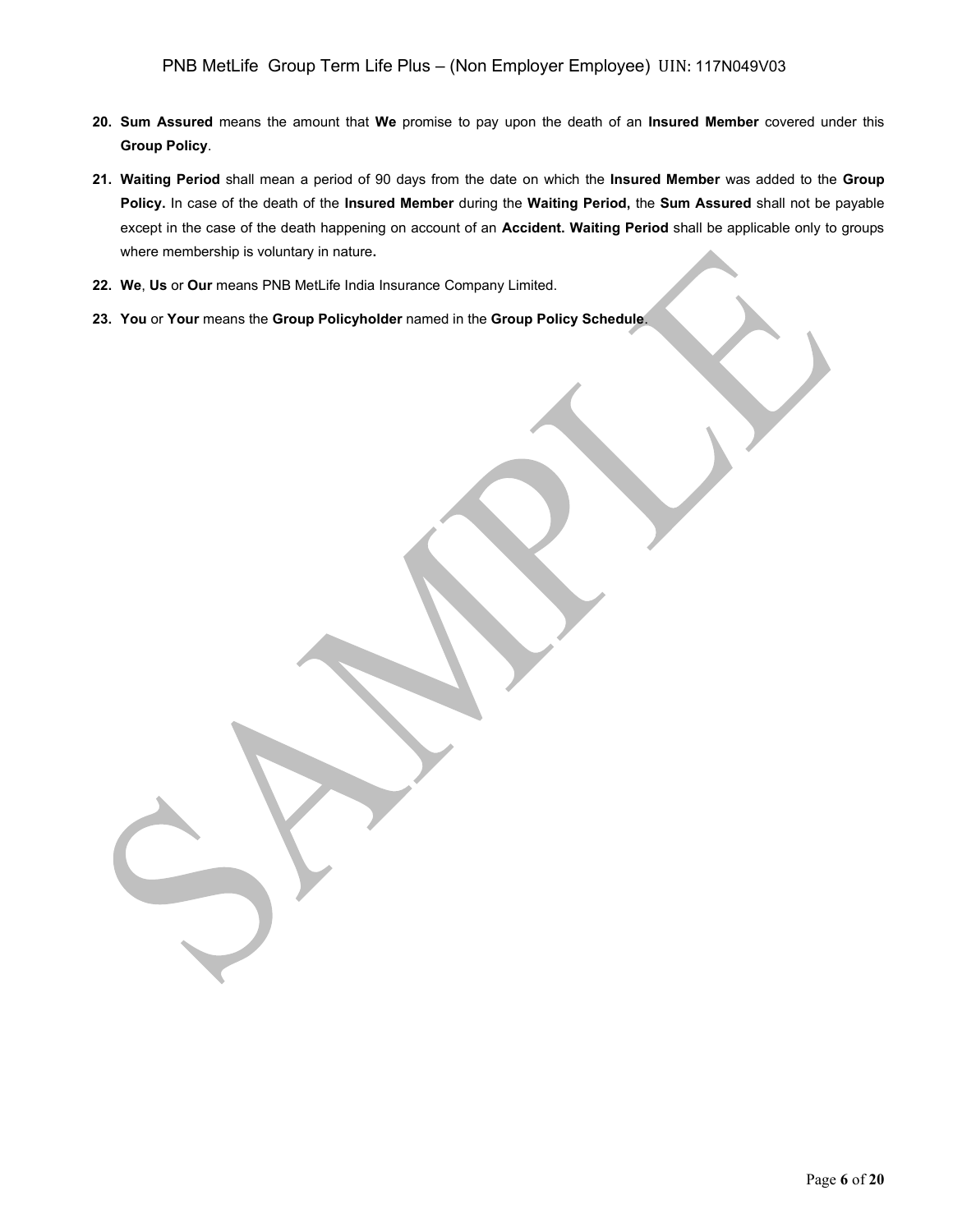### PART – C

### **POLICY FEATURES, BENEFITS & PREMIUM PAYMENT CONDITIONS**

#### **1. Policy Features**

PNB MetLife Group Term Life Plus is a non-linked, non-participating group insurance product. This **Group Policy** offers the benefits listed below and is renewable annually. The benefits will be payable subject to the terms and conditions of this **Group Policy**, including the Premium Payment Conditions set out below.

#### **2. Commencement of Insurance Coverage for Insured Members**

- 2.1. Insurance coverage under this **Group Policy** for an **Insured Member** shall commence after the completion of the waiting period of 90 days from the **Effective Date of Coverage;** if applicable as shown in the **Group Policy Schedule**
- 2.2. For an **Eligible Member** whose total sum assured under all group policies with **Us** is less than or equal to the **Non-Medical Limit**, the **Certificate of Insurance** will be issued based on the **Eligible Member's** 'Declaration of Good Health' and the coverage shall commence from the **Effective Date of Coverage**.
- 2.3. For an **Eligible Member** whose total sum assured under all group policies with **Us** is greater than the **Non-Medical Limit**, the **Certificate of Insurance** will be issued after completion of the individual underwriting process **Our** board approved underwriting policy and the coverage shall commence from the Effective Date of Coverage.
- 2.4. **Increase or Decrease in Insurance Coverage of Insured Members:** No increase or decrease to the benefits for the **Insured Members** shall be permitted.

#### **3. Policy Benefits**

#### 3.1. **Death Benefit for Insured Members**

On the occurrence of the death of an **Insured Member** when the **Group Policy** is in force the **Sum Assured** would be payable as death benefit by **Us**. If the **Insured Member's** death occurs during the Waiting Period of 30 days from the date on which the **Insured Member** was added to the **Group Policy** as an **Insured Member** and while the **Group Policy** is in forced, the **Sum Assured** shall not be payable unless the **Insured Member's** death is due to an **Accident**.

#### 3.2. **Payment to Nominee(s) & Conditions Applicable to Lender-Borrower Groups**

Upon the intimation of claim to **Us** by **You** in the manner prescribed under Clause 5 in Part D of this **Group Policy** and after **Our** scrutiny of the documents and satisfaction of the bonafides of the claim, **We** shall pay the **Sum Assured** under the **Group Policy** to the **Nominee(s)** and/or the **Appointee,** as the case may be, and shall stand discharged of **Our**  obligation under the **Group Policy,** upon such payment;

The following provisions will be applicable only in cases of Lender – Borrower groups, as evidenced in the **Group Policy Schedule**:

(i) The **Insured Member** shall give **Us** a written authorization in the form specified by **Us** to make payment of the **Insured Member's Outstanding Loan Balance Amount** to **You** on his death from the Death Benefit payable under this **Group Policy**. This written authorization may be given to **Us** at the stage of addition to the **Group Policy** as an **Insured Member** or at any time thereafter when the **Insured Member's** cover under the **Group Policy** is in force;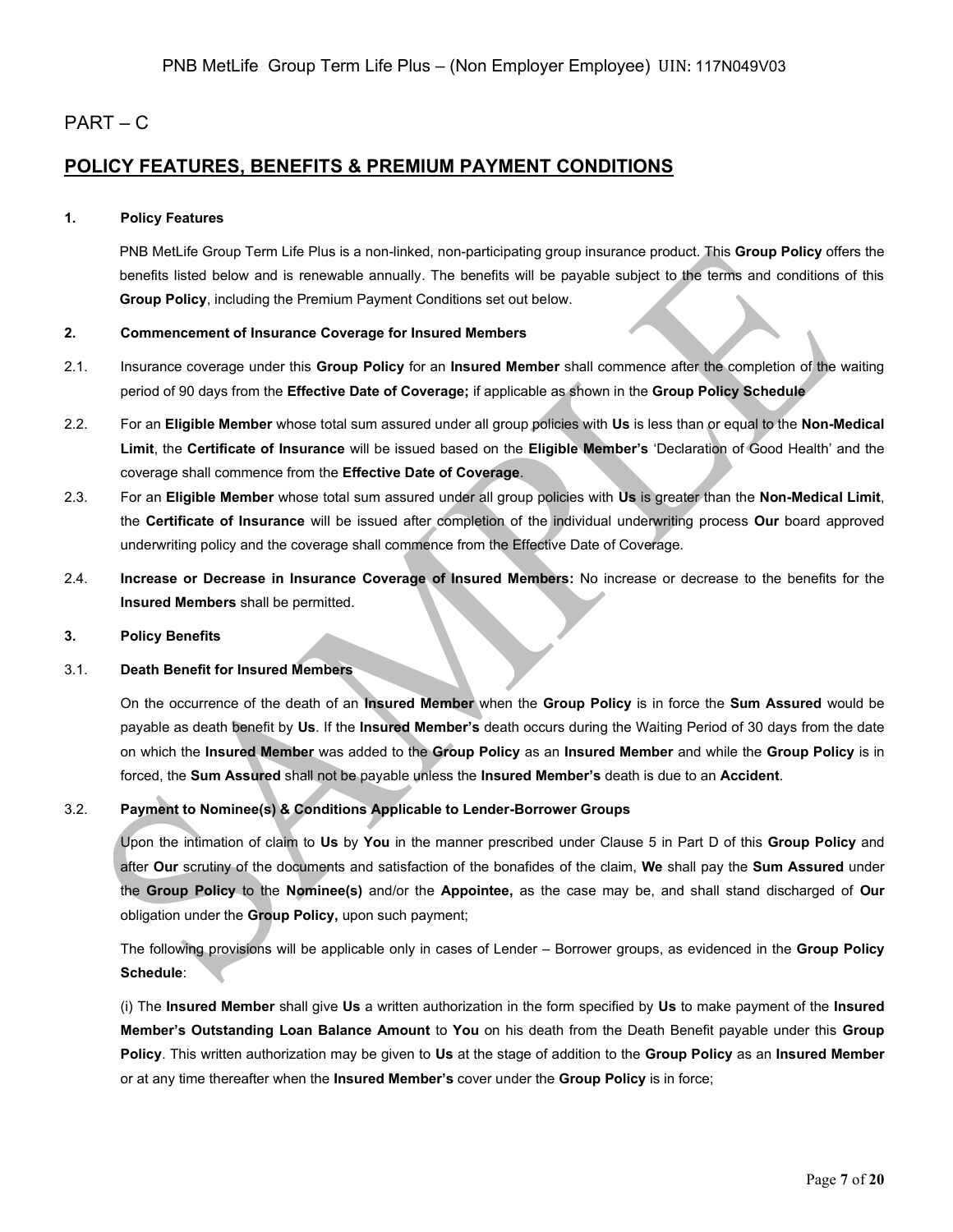(ii) If **We** have received a written authorization from the **Insured Member** to make payment of the **Insured Member's Outstanding Loan Balance Amount** to **You**, then on the death of the **Insured Member** when the **Group Policy** is in force, **We** will pay the **Outstanding Loan Balance Amount** to **You** (to the extent of the **Sum Assured**) and the remainder of the **Sum Assured** amount, if any, shall be payable to the **Nominee**/**Appointee**/legal heirs of the **Insured Member**, as the case may be, in the **Nominee's**/**Appointee's**/legal heirs' names. **We** shall, under no circumstance, pay any amount more than the **Outstanding Loan Balance** as provided in the **Credit Account Statement**, to **You**.

(iii) **You** agree that in order for the **Outstanding Loan Balance Amount** in respect of an **Insured Member** to be paid to **You** from the Death Benefit of the **Insured Member**, **You** shall provide **Us** within [x] days of the **Insured Member's** death a **Credit Account Statement** in the form specified by **Us**, which shall contain at least the following details:

- (a) **Your** name;
- (b) **Your** Group Policy Number;
- (c) **Insured Member's** name (per **Your** records);
- (d) Date on which the **Insured Member's** cover under the **Group Policy** commenced;
- (e) **Sum Assured**;
- (f) Original loan amount (per **Your** records);
- (g) Complete particulars of recoveries made by **You** towards the loan;
- (h) **Outstanding Loan Balance Amount** as on the date of the **Insured Member's** death;
- (i) Balance claim amount payable to the **Nominee** of the **Insured Member**;
- (j) Declaration/Undertaking by **You** that the details in the **Credit Account Statement** have been verified for accuracy.

(iv) Following payment of the **Outstanding Loan Balance Amount** to **You**, **We** will provide the **Nominee** of the **Insured Member** with complete details of the amount equal to the **Outstanding Loan Balance Amount** that has been paid to **You** and the balance amount (if any) to the extent of the **Sum Assured** amount that has been paid to the **Nominee**/legal heirs of the **Insured Member**. This statement of details shall be provided to the **Nominee** of the **Insured Member** even if no amount was payable to the **Nominee** of the **Insured Member** as the **Sum Assured** was exhausted in the payment of the **Outstanding Loan Balance Amount**.

(v) **We** may, in **Our** discretion, on the completion of the financial year followed by **Us**, carry out an audit of the **Credit Account Statements** provided to **Us** by **You** in respect of the **Insured Members**. If there is any discrepancy in any such statements **We** will pay the difference in amounts to the **Nominee** of the **Insured Member** and **You** shall be solely and absolutely liable to re-pay this amount to **Us** with interest at the rate specified by **Us** within [x] days of **Us** identifying the discrepancy and notwithstanding **Our** rights to commence any other actions under applicable law.

(vi) Where the claim discharge form issued by the **Nominee** is obtained through **You**, then in such case, **You** shall submit to **Us** a certification/declaration, either in the claim discharge form or by way of a separate document, that the **Nominee**  who submitted the claim discharge form is the same person who has been registered by **You** as the **Nominee** under the **Group Policy**.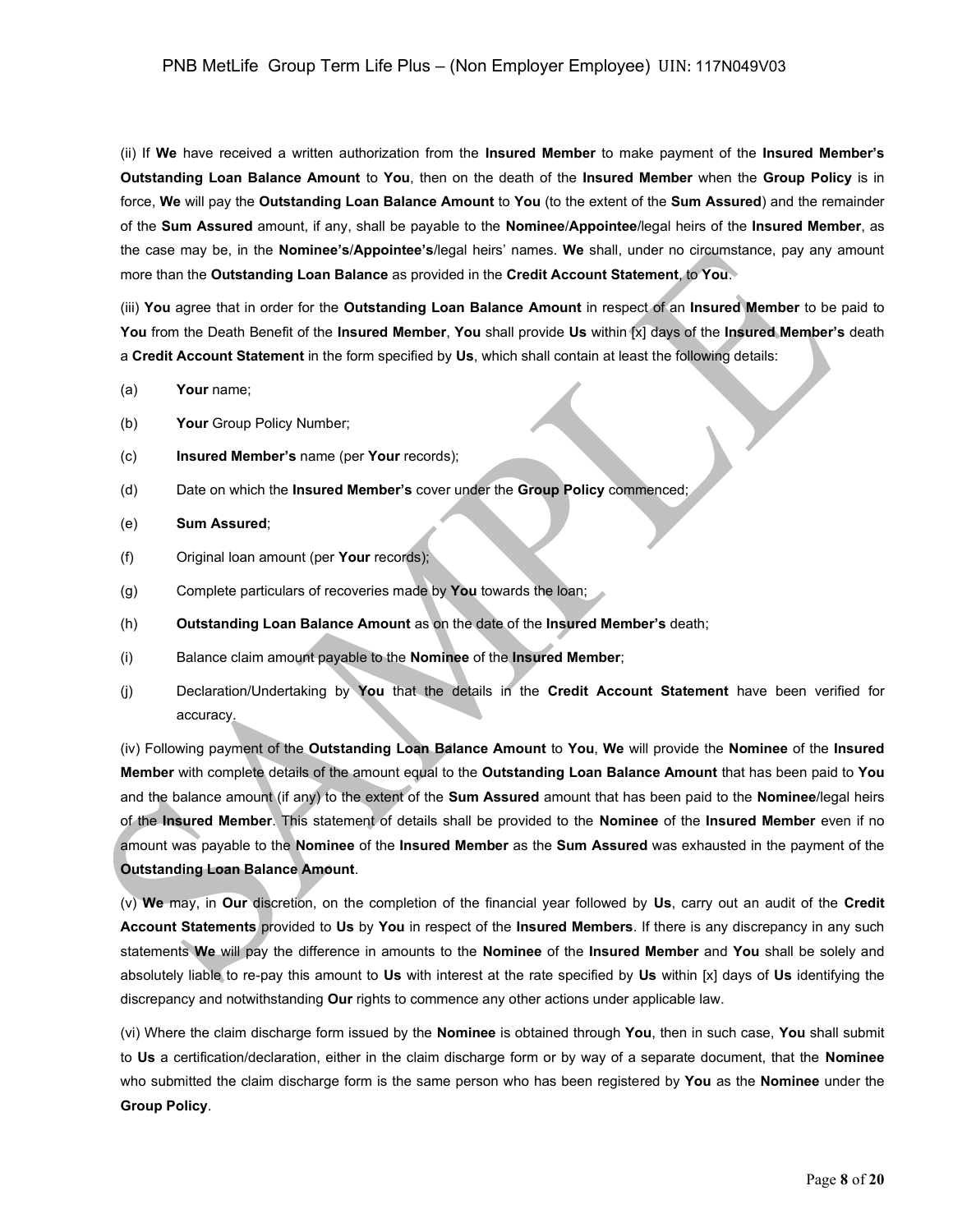#### 3.3. **Suicide Exclusion**

If the **Insured Member's** death is due to suicide within one year from the **Date of Inception of the Group Policy**, **Our** liability to make payment under the **Group Policy** will be limited to refunding 80% of the **Premium** received in respect of the **Insured Member**, without interest.

The exclusion under this clause will not be applicable if the group enrolled for this **Group Policy** is shifting from another life insurer, provided that the concerned **Insured Member** has completed at least one year of continuous life insurance coverage under the policy of the other life insurer.

#### **4. Premium Payment Conditions**

#### 4.1. **Payment of Premium**

**You** shall pay the **Premium** in full by the **Premium Due Date** and in any event before the expiry of the grace period (a period of 15 days if the **Premium** is payable monthly and a period of 30 days if the **Premium** is payable in any other mode. If the **Premium** is not received in full at the expiry of the grace period the **Group Policy** shall lapse and insurance cover under this **Group Policy** for all **Insured Members** shall forthwith terminate. Upon the **Insured Member's** death during the grace period, the benefits under this **Group Policy** shall be payable in full after deduction of the **Premium** due in respect of that **Insured Member**. For any new **Insured Member** covered by this **Group Policy**, a proportionate **Premium** shall be charged from the day he becomes an **Insured Member**, up to the next **Annual Renewal Date** or the next **Premium Due Date** whichever occurs first. Insurance cover for such **Insured Members** shall not commence unless such proportionate **Premium** is paid to **Us**.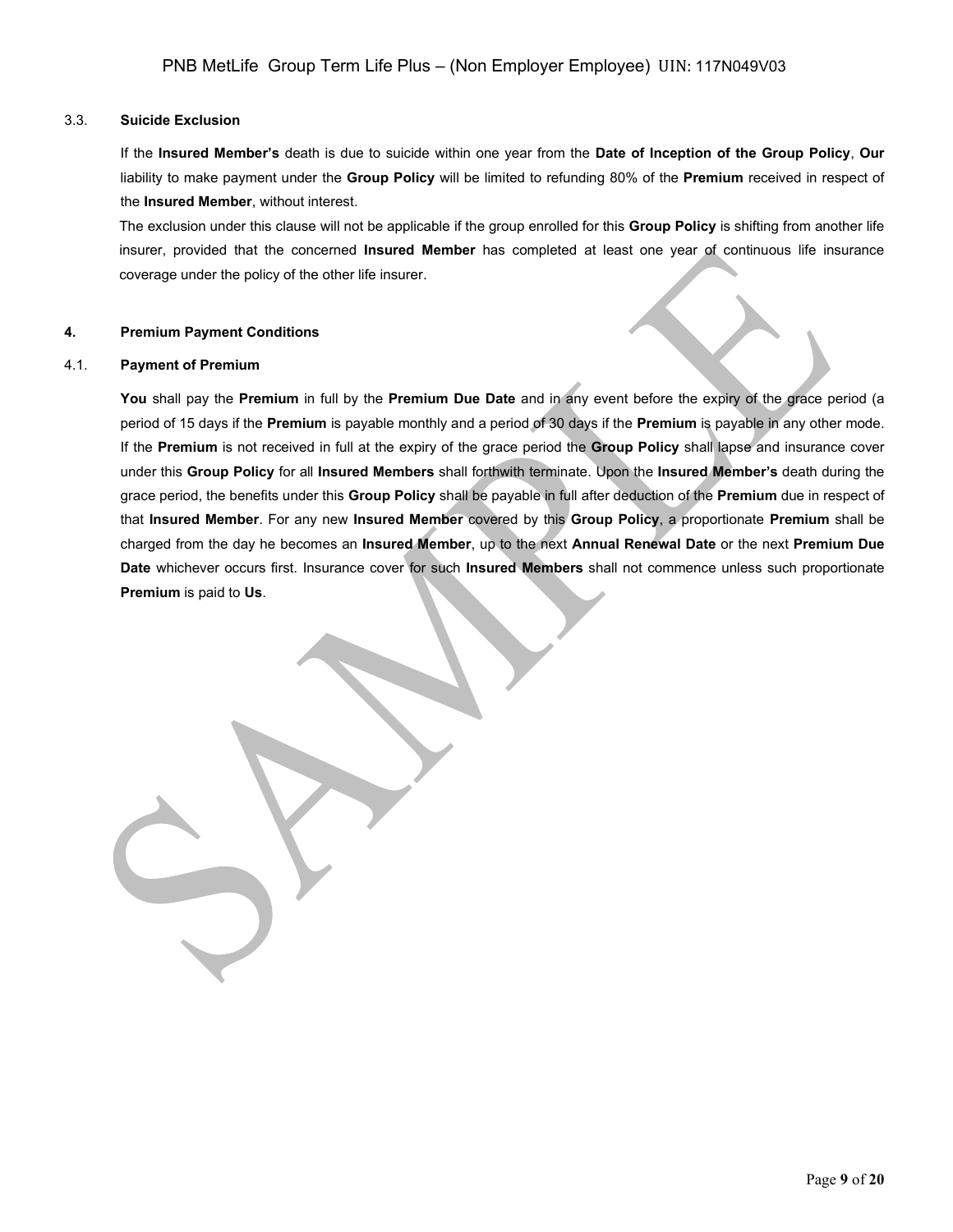### PART – D

## **GROUP POLICY SERVICING CONDITIONS**

**You are requested to refer to the Policy Servicing Conditions described below before making a request for Policy servicing to Us.**

#### **1. Free Look Period**

- 1.1. **You** have a period of 15 days from the date of receipt of the **Group Policy** to review the terms and conditions of this **Group Policy**. If **You** have any objections to the terms and conditions, **You** may cancel the **Group Policy** by giving written notice to **Us** stating its reasons for objection and **You** will be entitled to a refund of the **Premium** received subject to a deduction of proportionate risk premium for the period of cover, stamp duty charges and/or the expenses incurred on medical examination (if any) of the **Insured Members** (if any). All rights under this **Group Policy** shall immediately stand extinguished at the cancellation of the **Group Policy**.
- 1.2. If the **Premium** is paid entirely by the **Insured Member** and the **Insured Member** disagrees with the terms and conditions of the **Group Policy**, he may cancel his coverage under the **Group Policy** by giving **Us** a written notice within 15 days of receiving confirmation of coverage stating the reasons for objection and **We** shall refund the **Premium** received in respect of such **Insured Member** after deducting stamp duty charges and expenses towards medical examination, if any, for that **Insured Member**.

#### **2. Reinstatement**

The **Group Policy** may be reinstated within the earlier of 60 days from the date of lapse or within the next **Annual Renewal Date** provided that **You** give **Us** written notice for reinstatement along with the due **Premium** in full. The **Group Policy** will be revived in accordance with **Our** Board approved underwriting policy.

#### **3. Group Policy Renewal**

- 3.1. This **Group Policy** shall be renewed on mutually agreed terms, on the **Annual Renewal Date**.
- 3.2. **You** shall provide all requisite information with respect to this insurance cover, as may be reasonably requested by **Us** from time to time, in order to facilitate the renewal pricing of the **Group Policy**
- 3.3. **We** have the right to revise the Free Cover Limit at the time of **Group Policy Renewal** and will inform the **You** of the revised Free Cover Limit along with the quotation for renewal **Premium**. If **You** decide to renew the **Group Policy** with **Us**, **You** shall communicate the decision to **Us** in writing before the **Annual Renewal Date** and **You** shall make the payment towards applicable renewal **Premium** within a period of 30 days from the **Annual Renewal Date**. The renewed **Group Policy** will be effective from the **Annual Renewal Date**.

#### **4. New Members Addition**

After the **Date of Inception of the Group Policy** or the **Annual Renewal Date**, an **Eligible Member** shall become an **Insured Member** only after due intimation to **Us** and submission of all information and details in the form and manner specified by **Us** provided coverage of such **Insured Member** shall commence in accordance with **Part C**. **We** shall require evidence of insurability for providing the group life cover to the **Insured Members** in accordance with **Our** Board approved underwriting policy.

#### **5. Claims Procedure**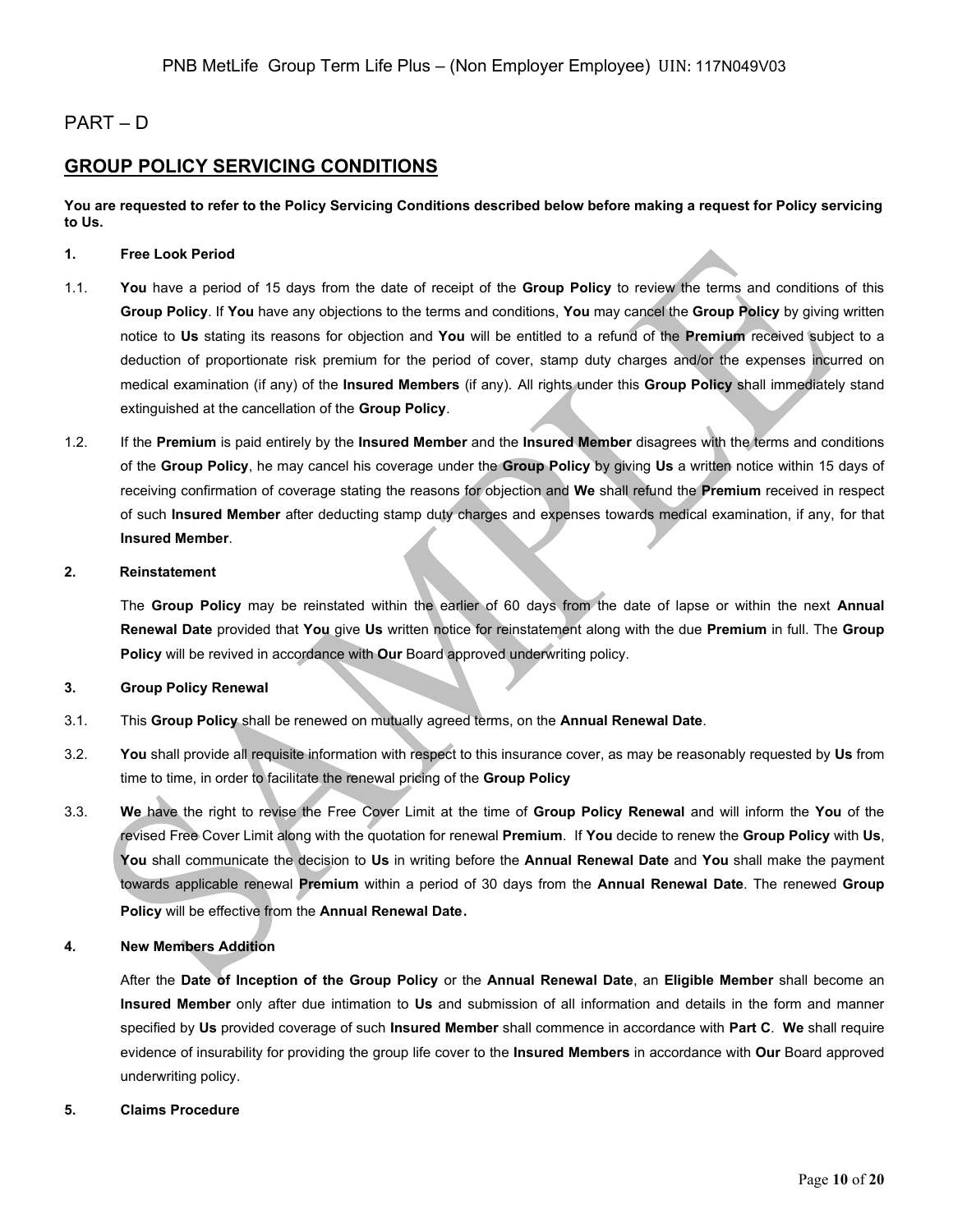Written notification of a claim shall be given to **Us** along with following information and documentation within 30 days of the death of an **Insured Member** or as soon thereafter as is reasonably possible:

- (a) Claimant statement in format prescribed by **Us**, duly completed.
- (b) Certified copy of the official death certificate issued by a competent authority acceptable to **Us**.
- (c) Leave records of the **Insured Member**.
- (d) **Your** declaration and certificate that that the **Insured Member** was a member of **Your** group at the time of the death of **Insured Member**.
- (e) Last attending physician's certificate, in the format provided by the **Us**, if the death of the **Insured Member** is due to a natural cause.
- (f) Police inquest report and post mortem report if the death of the **Insured Member** is due to an unnatural cause.
- (g) Certification of the details of the **Nominee** (if any).
- (h) Any additional document(s) as required by **Us**.

In the event of delay in intimation of a claim to **Us**, due to reasons beyond **Your**/claimant's control, **We** may condone such delay on merits.

#### **6. Provision of Information**

**You** shall furnish **Us** with all particulars relevant to the **Group Policy** and to the operation of this **Group Policy** and the particulars so furnished may be accepted by **Us** as conclusive. **You** shall also furnish the relevant particulars to **Us** upon an **Insured Member** or a **Nominee** becoming entitled to receive the benefits under the **Group Policy**, and **We** shall pay the appropriate benefits. Proof of existence and identity of the **Insured Member** or the **Nominee**, as the case may be shall be furnished to **Us** before the payment of benefit is made.

#### **7. Termination of the Group Policy**

- 7.1. Coverage under this **Group Policy** for all **Insured Members** shall terminate on the occurrence of the earliest of the following:
	- (a) Expiration as a result of non-payment of **Premium** due within the grace period or renewal **Premiums** as set out in **Part C**.
	- (b) **Termination of the Group Policy by the Group Policyholder.**

**You** may terminate this **Group Policy** by giving **Us** at least 30 days written notice. If the **Group Policy** is terminated by **You**, 100% of the unexpired **Premium** shall be refunded without interest.

- 7.2. Coverage of an **Insured Member** shall terminate automatically on the occurrence of earliest of the following:
	- (a) The **Insured Member's** death;
	- (b) The date the **Insured Member** ceases to be an **Eligible Member** or voluntarily withdraws from the membership.

Any termination of coverage of an **Insured Member** shall be without prejudice to any claim originating prior to the effective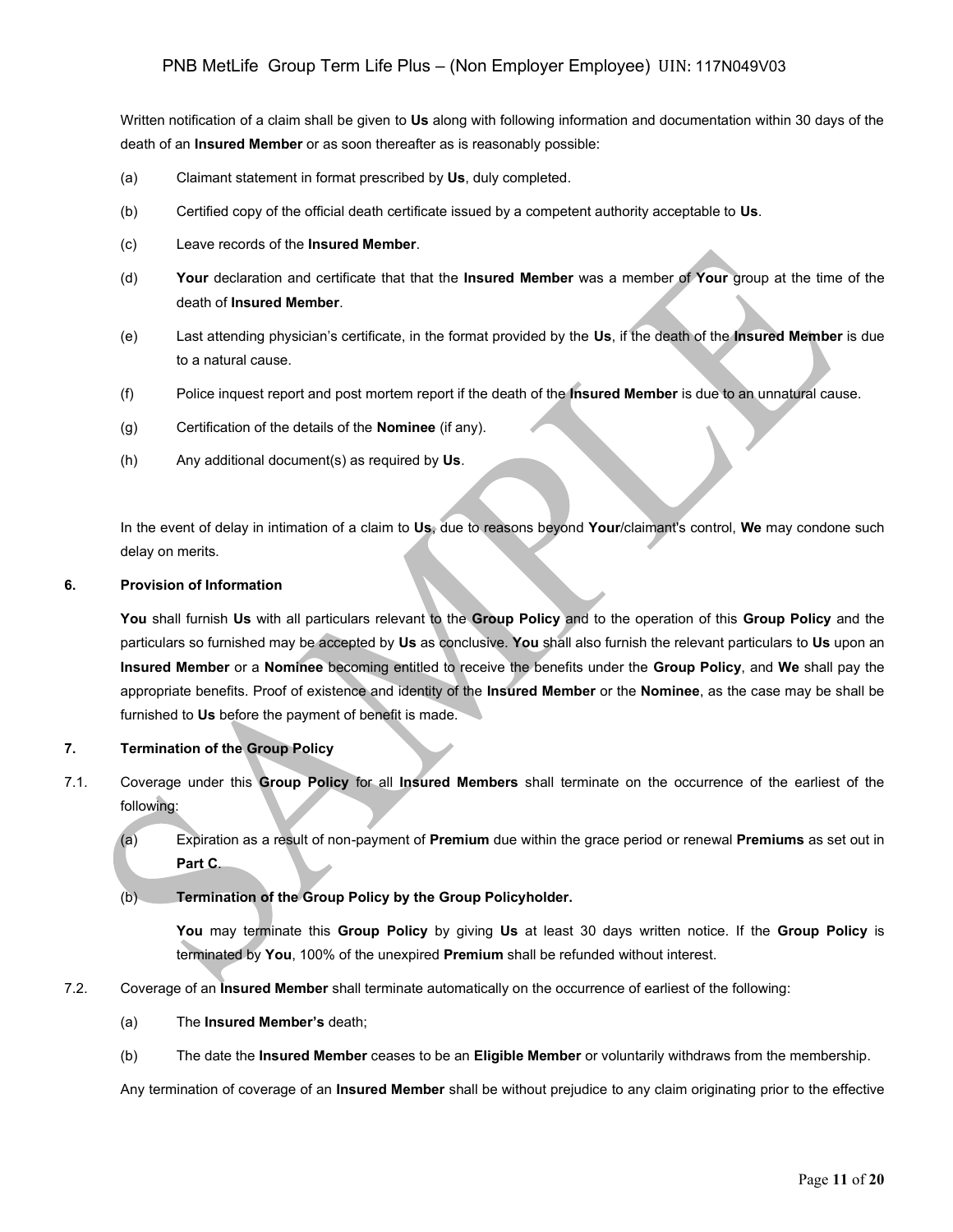date of such termination. In case the **Insured Member** exits the **Group Policy** by way ceasing to be an **Eligible Member** or voluntarily withdraws from the membership, 100% of the unexpired **Premium** with respect to the **Insured Member** shall be refunded without interest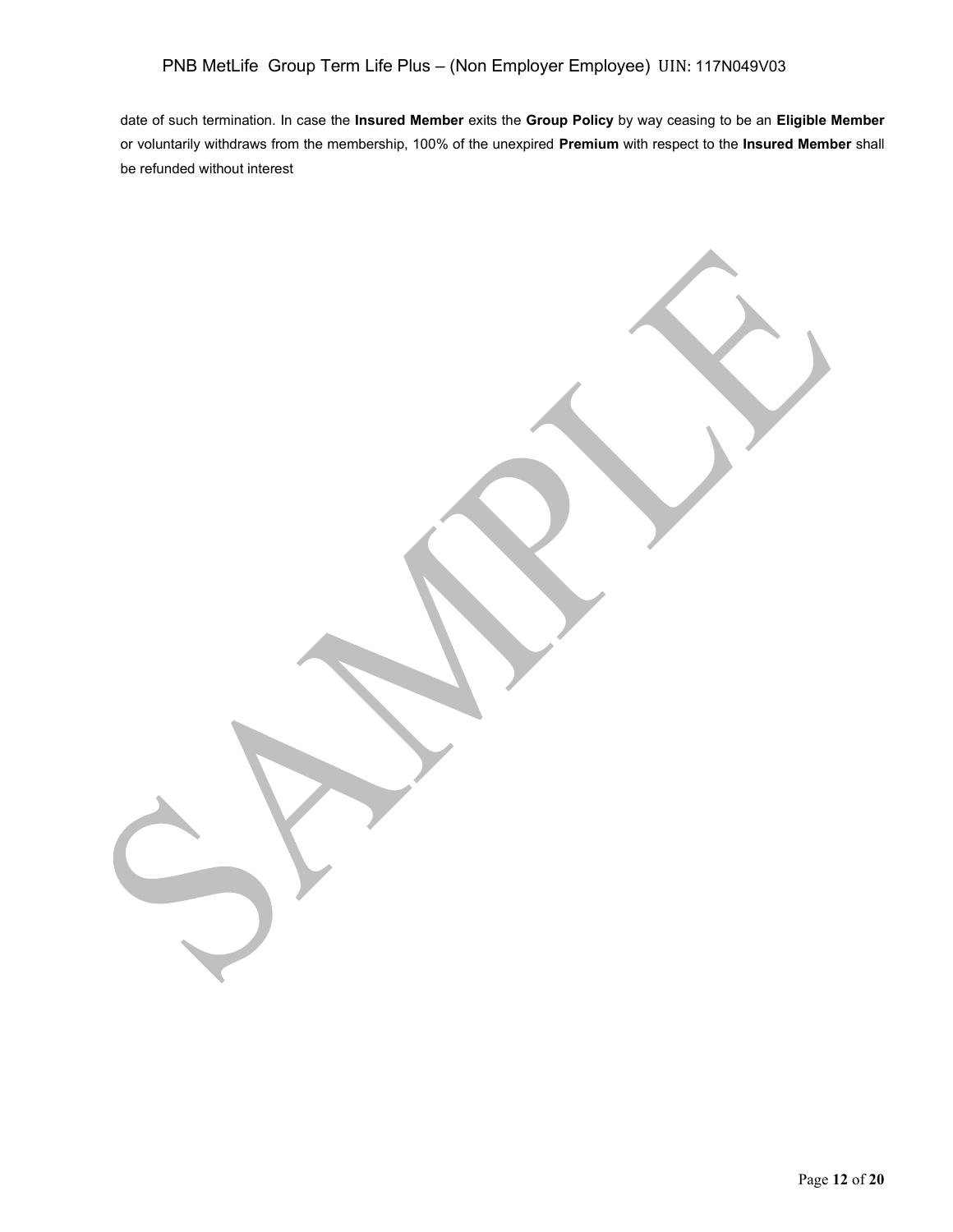# PART – E

# **POLICY CHARGES**

There are no policy charges applicable under this **Group Policy.**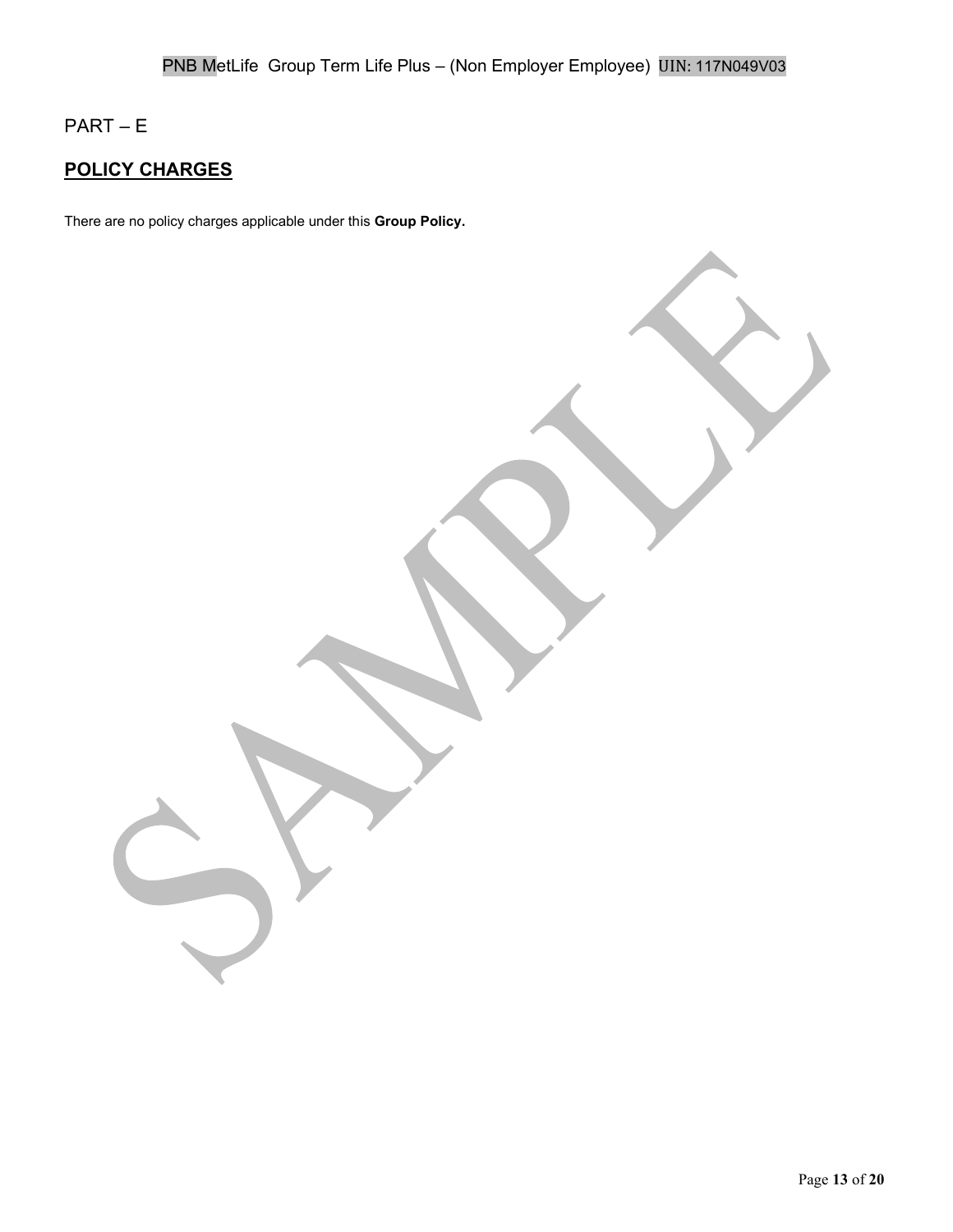## **Part – F**

## **GENERAL TERMS & CONDITIONS**

#### **The following general terms and conditions are applicable to Your Group Policy.**

#### **1. Taxation**

Any tax benefits under the **Group Policy** shall be in accordance with from time to time. or the **Policy**. in accordance with provisions of Section 39 of the Insurance Act 1938 as amended from time to time. A Leaflet containing the simplified version of the provisions of Section 39 is enclosed as Annexure to this **Policy** for your reference.

#### **2. Non-assignment of Benefits**

No assignment of the benefits is permissible under this **Group Policy**. The benefits payable hereunder are strictly personal and cannot be assigned, charged or alienated in any way by **You**, the **Insured Members** or the **Nominees** or any other persons.

#### **3. Governing laws and jurisdiction**

The terms and conditions of the Policy shall be governed by and be interpreted in accordance with Indian law and all disputes and differences arising under or in relation to the Policy shall be subject to the sole and exclusive jurisdiction of the courts situated in Mumbai.

#### **4. Section 45 of the Insurance Act 1938**

- 1. No policy of life insurance shall be called in question on any ground whatsoever after the expiry of three years from the date of the policy i.e. from the date of commencement of the policy or the date of commencement of risk or the date of revival of the policy or the date of the rider to the policy, whichever is later.
- 2. A policy of life insurance may be called in question at any time within three years from the date of commencement of the policy or the date of commencement of risk or the date of revival of the policy or the date of the rider to the policy, whichever is later, on the ground of fraud; provided that the insurer shall have to communicate in writing to the insured or the legal representatives or nominees or assignees of the insured, the grounds and materials on which such decision is based. For the purposes of this sub-section, the expression 'fraud' means any of the following acts committed by the insured or by his agent, with the intent to deceive the insurer or to induce the insurer to issue a life insurance policy:
	- a. the suggestion, as a fact of that which is not true and which the insured does not believe to be true;
	- b. The active concealment of a fact by the insured having knowledge or belief of the fact;
	- c. Any other act fitted to deceive; and
	- d. Any such act or omission as the law specifically declares to be fraudulent.

Mere silence as to facts likely to affect the assessment of risk by the insurer is not fraud, unless the circumstances of the case are such that regard being had to them, it is the duty of the insured or his agent, keeping silence to speak, or unless his silence is, in itself, equivalent to speak.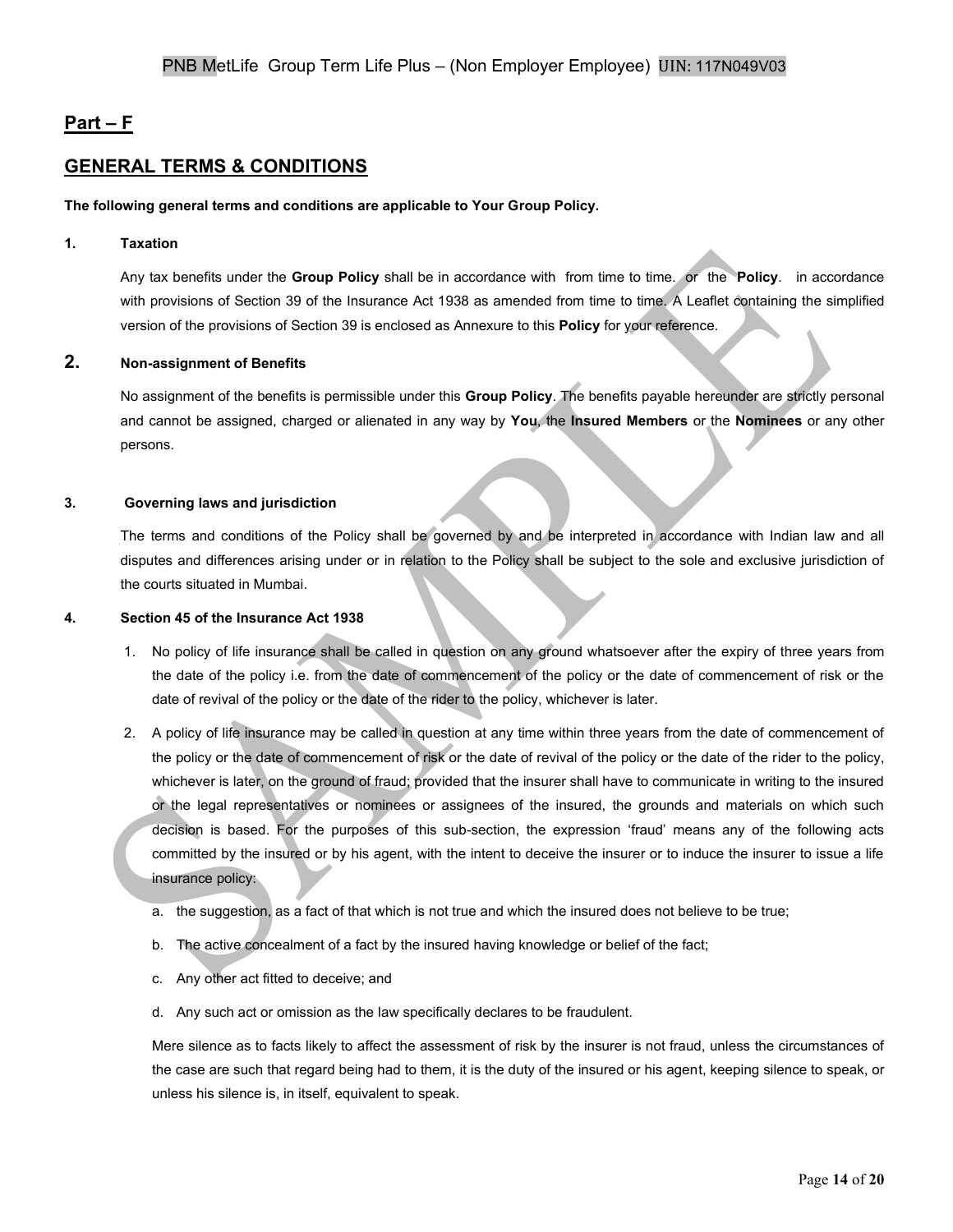- 3. Notwithstanding anything contained in sub section 2, no insurer shall repudiate a life insurance policy on the ground of fraud if the insured can prove that the misstatement of or suppression of a material fact was true to the best of his knowledge and belief or that there was no deliberate intention to suppress the fact or that such mis-statement of or suppression of a material fact are within the knowledge of the insurer; provided that in case of fraud, the onus of disproving lies upon the beneficiaries, in case the policyholder is not alive. A person who solicits and negotiates a contract of insurance shall be deemed for the purpose of the formation of the contract, to be the agent of the insurer.
- 4. A policy of life insurance may be called in question at any time within three years from the date of commencement of the policy or the date of commencement of risk or the date of revival of the policy or the date of the rider to the policy, whichever is later, on the ground that any statement of or suppression of a fact material to the expectancy of the life of the insured was incorrectly made in the proposal or other document on the basis of which the policy was issued or revived or rider issued; provided that the insurer shall have to communicate in writing to the insured or the legal representatives or nominees or assignees of the insured the grounds and materials on which such decision to repudiate the policy of life insurance is based. In case of repudiation of the policy on the ground of misstatement or suppression of a material fact, and not on ground of fraud, the premiums collected on the policy till date of repudiation shall be paid to the insured or the legal representatives or nominees or assignees of the insured within a period of ninety days from the date of such repudiation. The mis-statement of or suppression of fact shall not be considered material unless it has a direct bearing on the risk undertaken by the insurer, the onus is on the insurer to show that had the insurer been aware of the said fact, no life insurance policy would have been issued to the insured.
- 5. Nothing in this section shall prevent the insurer from calling for proof of age at any time if he is entitled to do so, and no policy shall be deemed to be called in question merely because the terms of the policy are adjusted on subsequent proof that the age of the life insured was incorrectly stated in the proposal.
- **5. Fraud, Misrepresentation and Forfeiture**: Fraud, Misrepresentation and Forfeiture would be dealt with in accordance with provisions of **Section 45** of the **Insurance Act 1938** as amended from time to time. A Leaflet containing the simplified version of the provisions of **Section 45** is enclosed in **Annexure A** for your reference.

#### **6. Address for communications**

All notices and communications with respect to this **Group Policy** shall be sent to **Us** at following address:

#### **PNB MetLife India Insurance Company Limited,**

**Registered office:** Unit No. 701, 702 & 703, 7th Floor, West Wing, Raheja Towers, 26/27 M G Road, Bangalore -560001, Karnataka.

**Call us** Toll-free at 1-800-425-6969,

**Website:** [www.pnbmetlife.com,](http://www.pnbmetlife.com/)

**Email**: indiaservice@pnbmetlife.co.in or

**Write to us:** 1st Floor, Techniplex -1*,* Techniplex Complex, Off Veer Savarkar Flyover, Goregaon (West), Mumbai – 400062. Phone: +91-22-41790000, Fax: +91-22-41790203

#### **7. Loss of the Group Policy document**

If the **Group Policy** is lost or destroyed, **You** may make a written request for a duplicate **Group Policy** which **We** will issue duly endorsed to show that it is in place of the original document, provided that **We** receive the fee prescribed by **Us** for issuing the duplicate policy document. Upon the issue of a duplicate policy document, the original shall cease to have any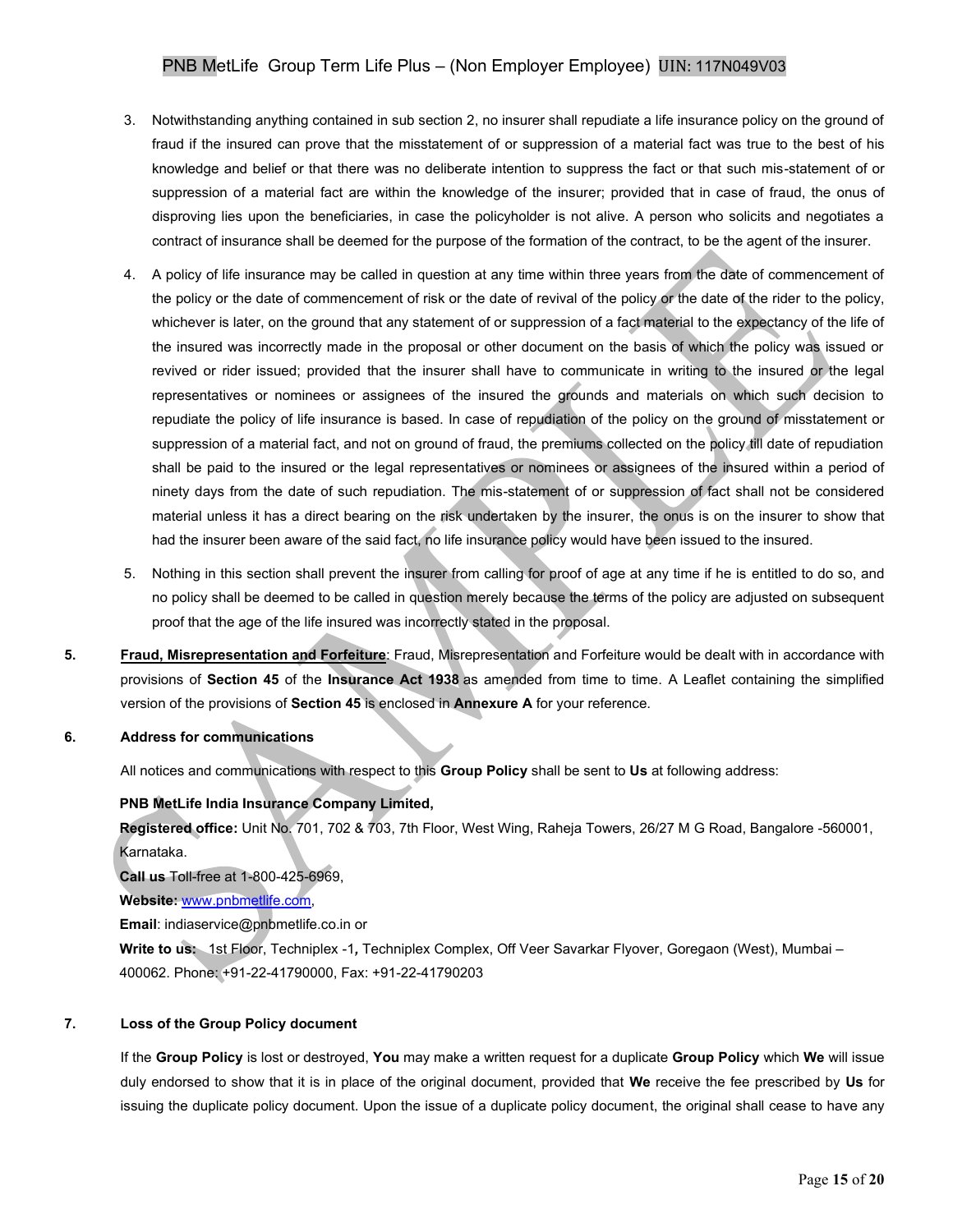legal force or effect. **You** agree that **You** shall indemnify and hold **Us** free and harmless from and against any claims or demands that may arise under or in relation to the original **Group Policy** document.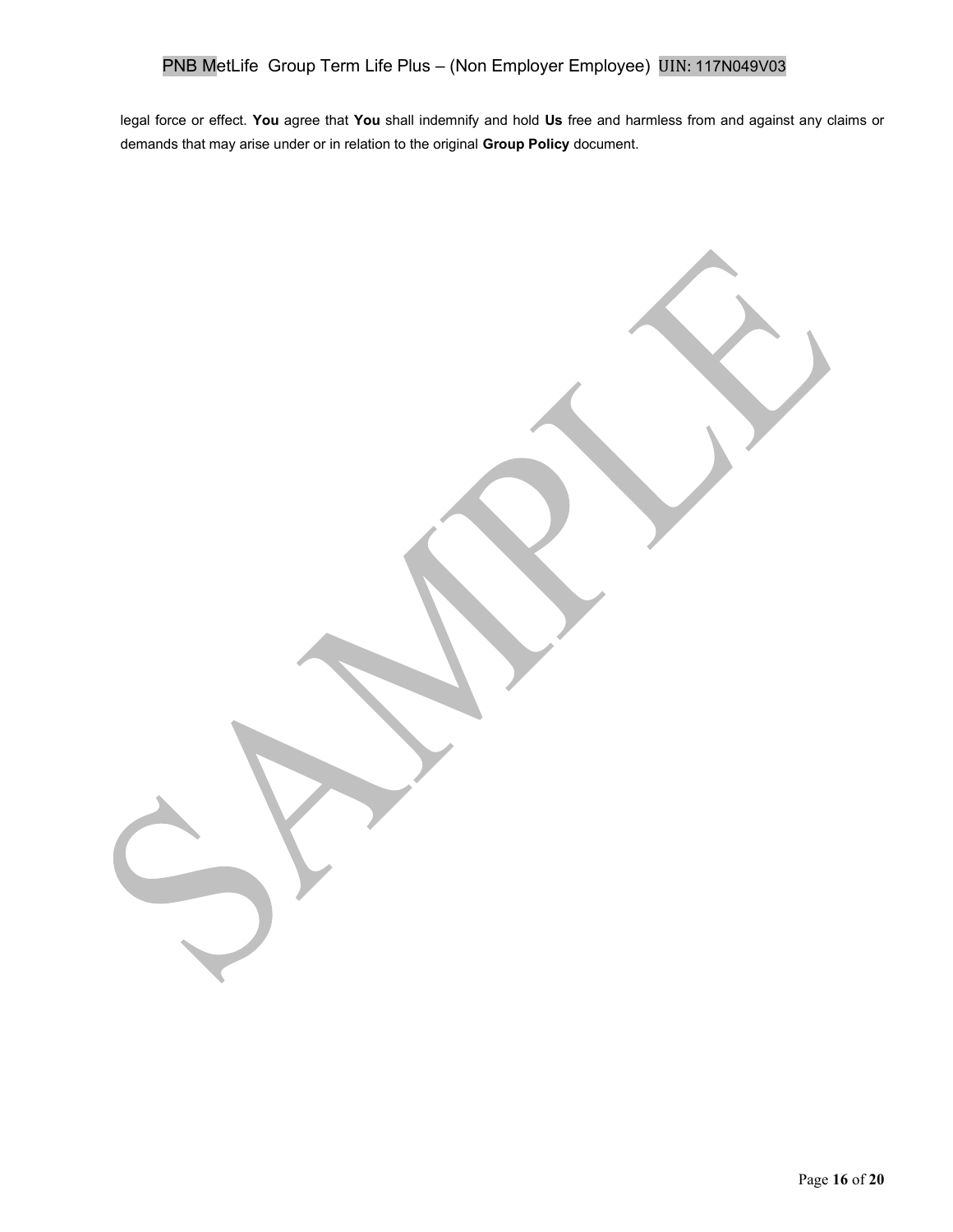## PART – G

## **GRIEVANCE REDRESSAL MECHANISM & OMBUDSMAN DETAILS**

#### **Grievance Redressal Mechanism**

In case **You/Insured Member/Nominee** have any query or complaint or grievance, **You/Insured Member/Nominee** may approach **Our** office at the following address:

**PNB MetLife India Insurance Company Limited,** 

**Registered office:** Unit No. 701, 702 & 703, 7th Floor, West Wing, Raheja Towers, 26/27 M G Road, Bangalore -560001, Karnataka.

**Call us** Toll-free at 1-800-425-6969,

**Website:** [www.pnbmetlife.com,](http://www.pnbmetlife.com/)

**Email**: indiaservice@pnbmetlife.co.in or

**Write to us:** 1st Floor, Techniplex -1*,* Techniplex Complex, Off Veer Savarkar Flyover, Goregaon (West), Mumbai – 400062. Phone: +91-22-41790000, Fax: +91-22-41790203

Please address **Your/Insured Member's/Nominee's** queries or complaints to **Our** customer services department, and **Your/Insured Member's/Nominee's** grievances to **Our** grievance redressal officer, who are authorized to review **Your/Insured Member's/Nominee's** queries or complaints or grievances and address the same. Please note that only an officer duly authorized by **Us** has the authority to resolve **Your/Insured Member's/Nominee's** queries or complaints or grievances. **We** shall in no way be responsible, or liable, or bound by, any replies or communications or undertakings, given by or received from, any financial advisor or any employee who was involved in selling **You** this **Group Policy**.

In case **You/Insured Member/Nominee** are not satisfied with the decision of the above office, or have not received any response within 10 days, **You/Insured Member/Nominee** may contact the **IRDA of India** by any of the following means for resolution:

**IRDA of India Grievance Call Centre (IGCC) Toll Free No.: 155255**

You**/Insured Member/Nominee** can register your complaint online a[t http://www.igms.irda.gov.in](http://www.igms.irda.gov.in/)

You**/Insured Member/Nominee** can write or fax your complaints to **Consumer Affairs Department Insurance Regulatory and Development Authority of India 9 th Floor, United India Towers, Basheerbagh, Hyderabad – 500 029, Andhra Pradesh Fax No.: +91-40- 6678 9768 E-mail ID[: complaints@irda.gov.in](mailto:complaints@irda.gov.in)**

In case **You/Insured Member/Nominee** are not satisfied with **Our** decision/resolution, **You/Insured Member/Nominee** may approach the Insurance Ombudsman at the address in the list of ombudsman below, if **Your/Insured Member's/Nominee's** grievance pertains to**:**

(a) Insurance claim that has been rejected or dispute of a claim on legal construction of the **Group Policy;**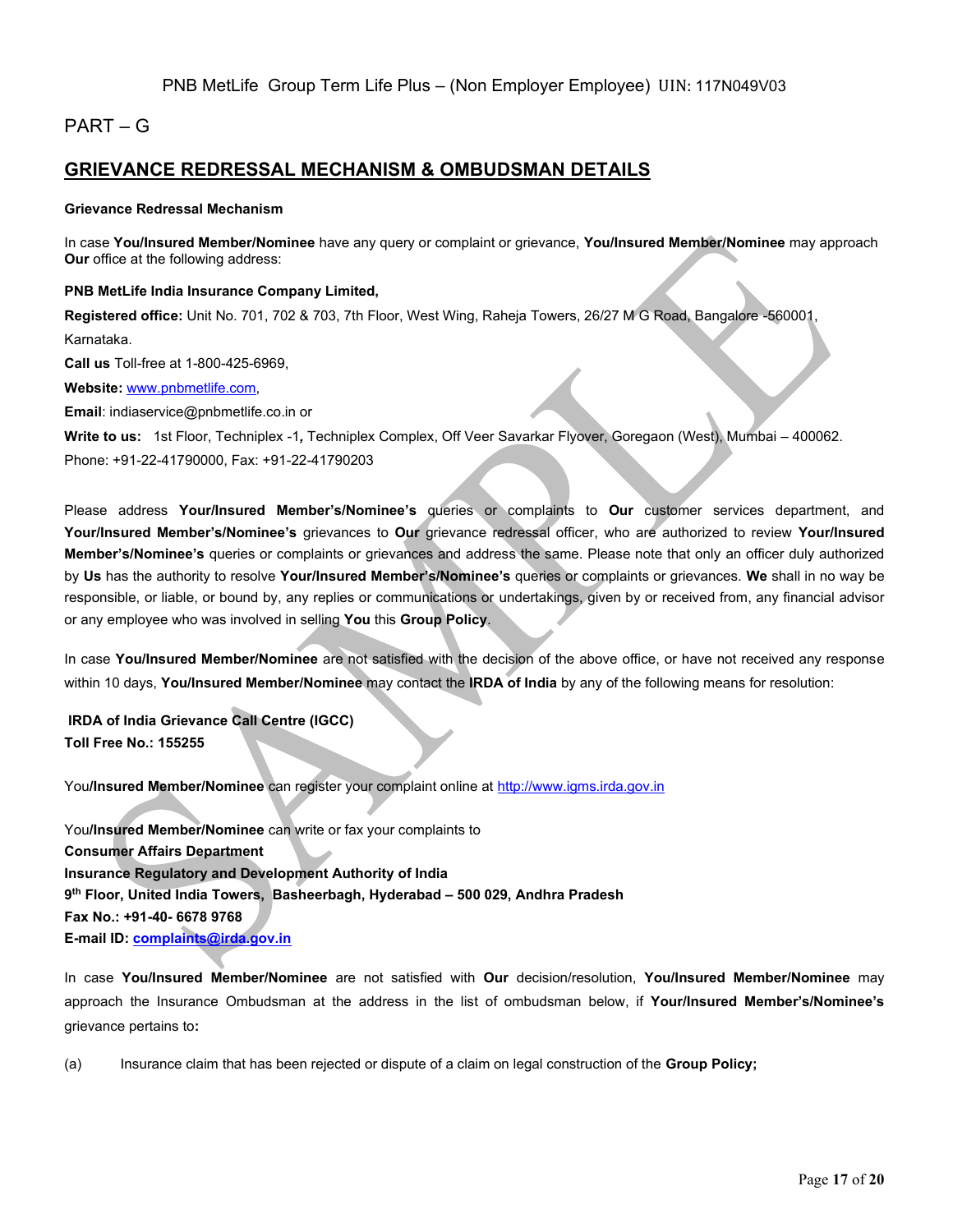- (b) Delay in settlement of claim;
- (c) Dispute with regard to premium; or
- (d) Non-receipt of **Your Group Policy** document.

The complaint should be made in writing duly signed by the **You**, **Insured Member/Nominee** or by **Insured Member's** legal heirs with full details of the complaint and the contact information of complainant

As per Rule 13(3) of the Redress of Public Grievances Rules 1998, the complaint to the insurance ombudsman can be made:

- (a) Only if the grievance has been rejected by the grievance redress machinery of the Insurer;
- (b) Within a period of one year from the date of rejection by the insurer; and
- (c) If it is not simultaneously under any litigation.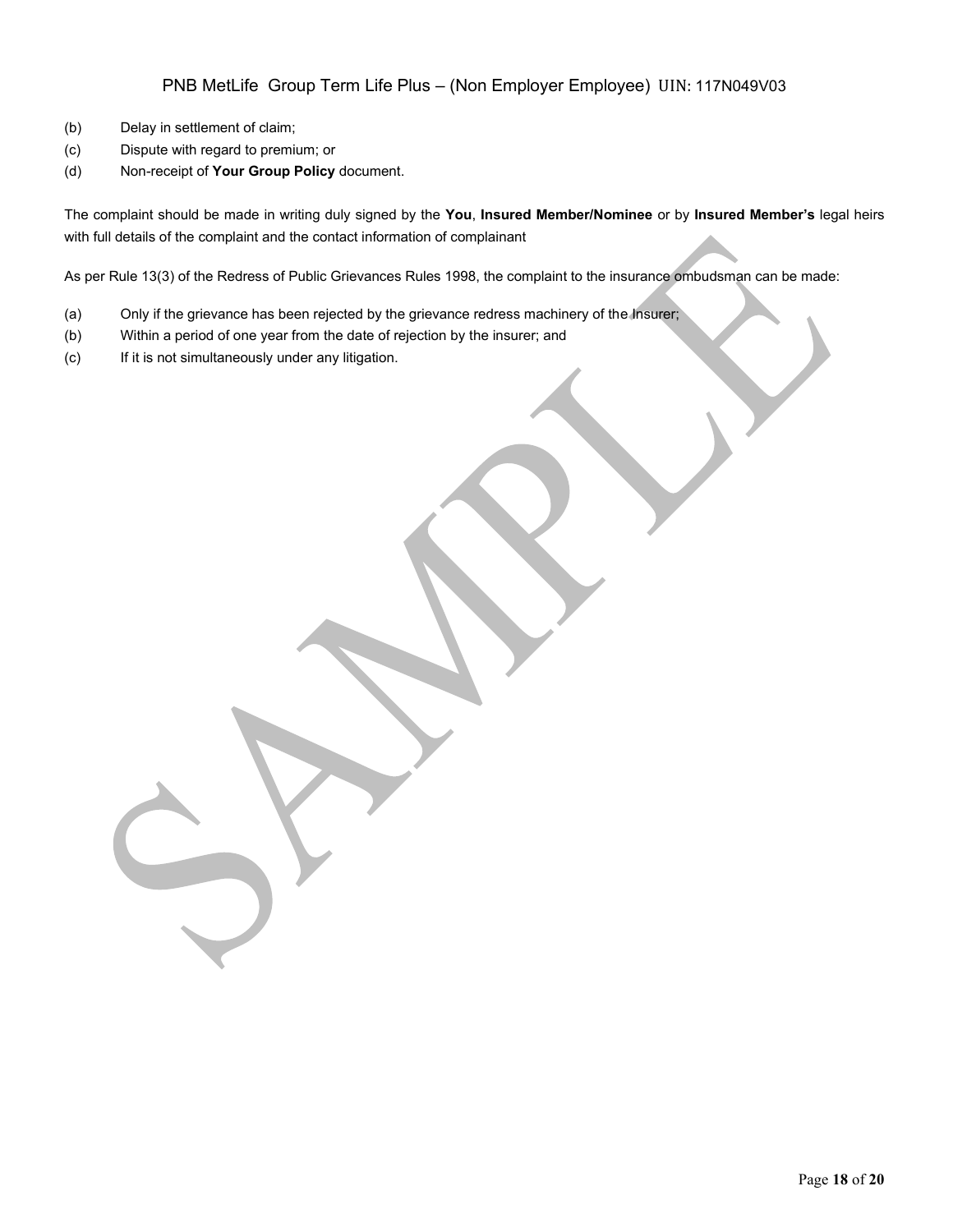### **List of Insurance Ombudsman**

| <b>CONTACT</b><br><b>LOCATION</b> | <b>CONTACT DETAILS</b>                                                                                                                                                                                                   | <b>JURISDICTION</b>                                                                                                             |
|-----------------------------------|--------------------------------------------------------------------------------------------------------------------------------------------------------------------------------------------------------------------------|---------------------------------------------------------------------------------------------------------------------------------|
| <b>AHMEDABAD</b>                  | 2nd floor, Ambica House, Near C.U. Shah College,<br>Ashram Road,<br>Ahmedabad - 380 014<br>Tel.:- 079-27546840, 27545441. Fax:- 079-27546142<br>Email:- bimalokpal.ahmedabad@gbic.co.in                                  | State of Gujarat, Union Territories of Dadra &<br>Nagar Haveli and Daman and Diu.                                               |
| <b>BENGALURU</b>                  | 19/19, Jeevan Soudha Building, Ground Floor<br>24th Main, J.P. Nagar First Phase,<br>Bengaluru-560 025<br>Tel.: 080 - 26652049/26652048<br>Email: bimalokpal.bengaluru@gbic.co.in                                        | State of Karnataka.                                                                                                             |
| <b>BHOPAL</b>                     | Janak Vihar Complex, 2nd Floor, 6, Malviya Nagar, Opp.<br>Airtel, Near New Market, Bhopal - 462 003.<br>Tel.:- 0755-2769201/202. Fax:- 0755-2769203<br>Email: bimalokpal.bhopal@gbic.co.in                               | States of Madhya Pradesh and Chhattisgarh.                                                                                      |
| <b>BHUBANESHWAR</b>               | 62, Forest park, Bhubneshwar - 751 009.<br>Tel.:- 0674-2596003/2596455. Fax:- 0674-2596429<br>Email: bimalokpal.bhubaneswar@gbic.co.in                                                                                   | State of Orissa.                                                                                                                |
| <b>CHANDIGARH</b>                 | S.C.O. No. 101-103, 2nd Floor,<br>Batra Building, Sector 17 - D, Chandigarh - 160 017.<br>Tel.:- 0172-2706468, 2773101. Fax:- 0172-2708274<br>Email:-bimalokpal.chandigarh@gbic.co.in                                    | States of Punjab, Haryana, Himachal Pradesh,<br>Jammu & Kashmir and Union Territory of<br>Chandigarh.                           |
| <b>CHENNAI</b>                    | Fatima Akhtar Court, 4th Floor, 453 (old 312), Anna<br>Salai, Teynampet, Chennai - 600 018.<br>Tel.:- 044-24333668/24335284. Fax:- 044-24333664<br>Email: bimalokpal.chennai@gbic.co.in                                  | State of Tamil Nadu and Union Territory<br>Pondicherry Town and Karaikal (which are part of<br>Union Territory of Pondicherry). |
| <b>DELHI</b>                      | 2/2 A, Universal Insurance Building,<br>Asaf Ali Road, New Delhi - 110 002.<br>Tel.:- 011-23234057/23232037. Fax:- 011-23230858<br>Email: bimalokpal.delhi@gbic.co.in                                                    | State of Delhi.                                                                                                                 |
| <b>KOCHI</b>                      | 2nd Floor, CC-27/2603, Pulinat Building, M.G. Road,<br>Ernakulam, Kochi-682 015.<br>Tel.:-0484-2358759, 2359338. Fax:- 0484-2359336<br>Email:- bimalokpal.ernakulam@gbic.co.in                                           | State of Kerala and Union Territory of<br>(a) Lakshadweep<br>(b) Mahe - a part of Union Territory of<br>Pondicherry             |
| <b>GUWAHATI</b>                   | Jeevan Nivesh' Bldg., 5th Floor,<br>Near. Pan bazar over bridge, S.S. Road, Guwahati -<br>781001.<br>Tel.:- 0361-2132204/2132205. Fax:- 0361-2732937<br>Email: bimalokpal.guwahati@gbic.co.in                            | States of Assam, Meghalaya, Manipur,<br>Mizoram, Arunachal Pradesh, Nagaland and<br>Tripura.                                    |
| <b>HYDERABAD</b>                  | 6-2-46, 1st floor, "Moin Court", Lane Opp. Saleem<br>Function Palace,<br>A. C. Guards, Lakdi-Ka-Pool, Hyderabad - 500 004.<br>Tel.:- 040-65504123/23312122. Fax:- 040-23376599<br>Email: bimalokpal.hyderabad@gbic.co.in | State of Andhra Pradesh, Telangana,<br>Union Territory of Yanam which is a part of Territory<br>of Pondicherry.                 |
| <b>JAIPUR</b>                     | Jeevan Nidhi - Il Bldg., Gr. Floor,                                                                                                                                                                                      | State of Rajasthan.                                                                                                             |